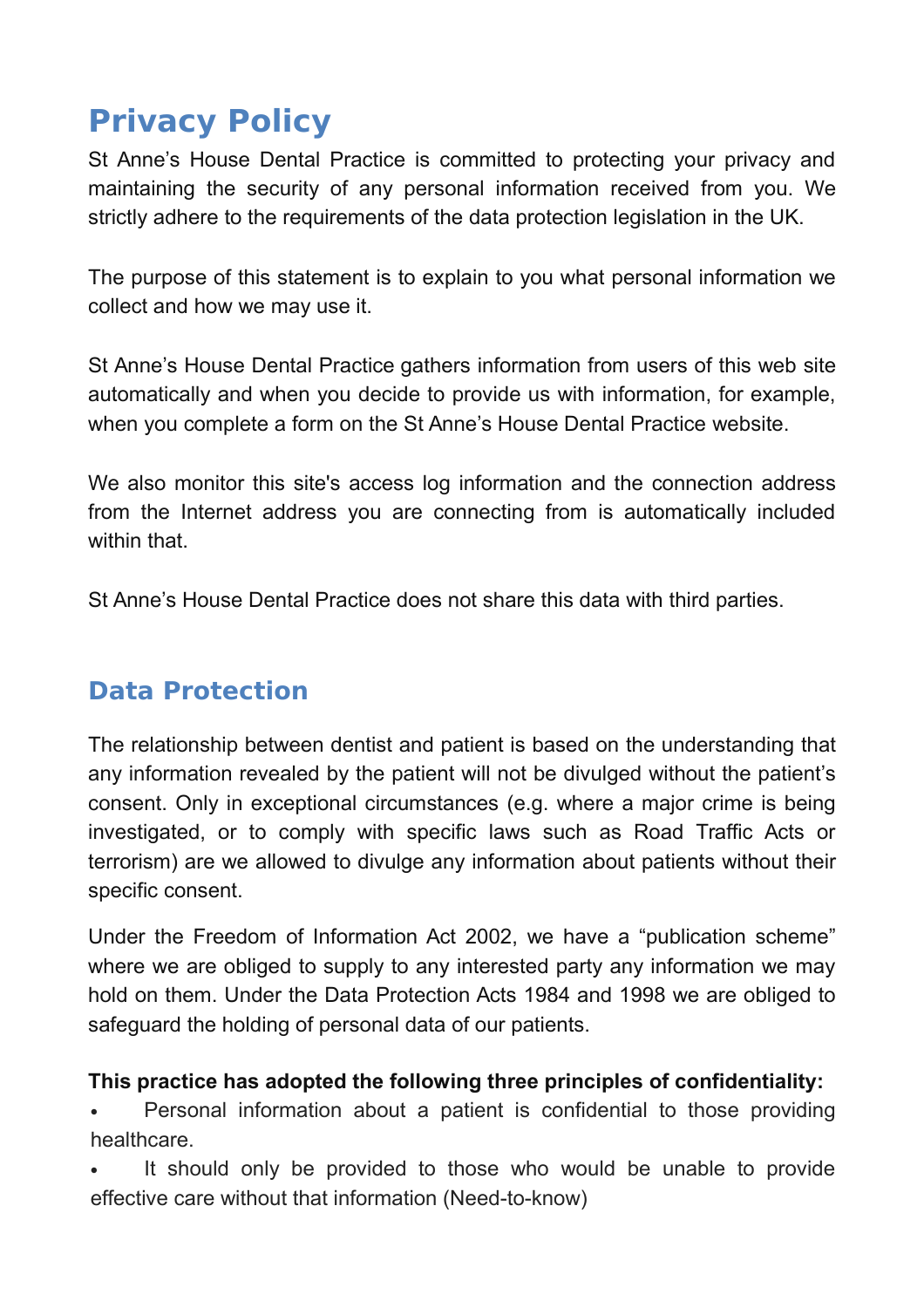Information should not be disclosed to third parties without consent of the patient except in the circumstances set out in the first paragraph.

#### **What this means to you:**

 Records should be kept secure and in a location that prevents other individuals from reading them.

 When talking to a patient on the telephone or in a public area care should be taken to ensure that sensitive information is not overheard by other patients.

 Details of names, addresses, telephone numbers, attendance or financial record, treatment histories or plans, medical history or information about other family members should not be divulged.

 Messages regarding patient care should not be left on answer machines. A message to call the practice is all that can be left.

 Discussions being conducted within hearing of any patient should be on strictly professional matters, never discussing a patient by name.

 Conversations on non-professional matters should be reserved for the staff room.

 Any member of staff who breaks these rules will be liable for summary dismissal.

 All data processed at this practice must remain confidential even if your employment has terminated. (it is an offence under the Data Protection Act 1998 to disclose such information)

#### **Your Obligations**

You are required to make yourself familiar with and follow our **Data Protection Policy Code of Practice**, which sets out the way in which we require personal data to be treated in order to comply with the law.

Personal data is confidential and is held solely for the purpose of carrying out company business. Breach of our Data Protection Policy or Code of Practice may amount to misconduct and result in disciplinary action. Persistent breaches or a serious breach may result in your dismissal.

## **Security**

We will ensure that appropriate measures are adopted to guard against unauthorised and unlawful processing, or the accidental loss, destruction of or damage to data.

## **Assistance**

The subject of data protection is a complicated one. If you require guidance or